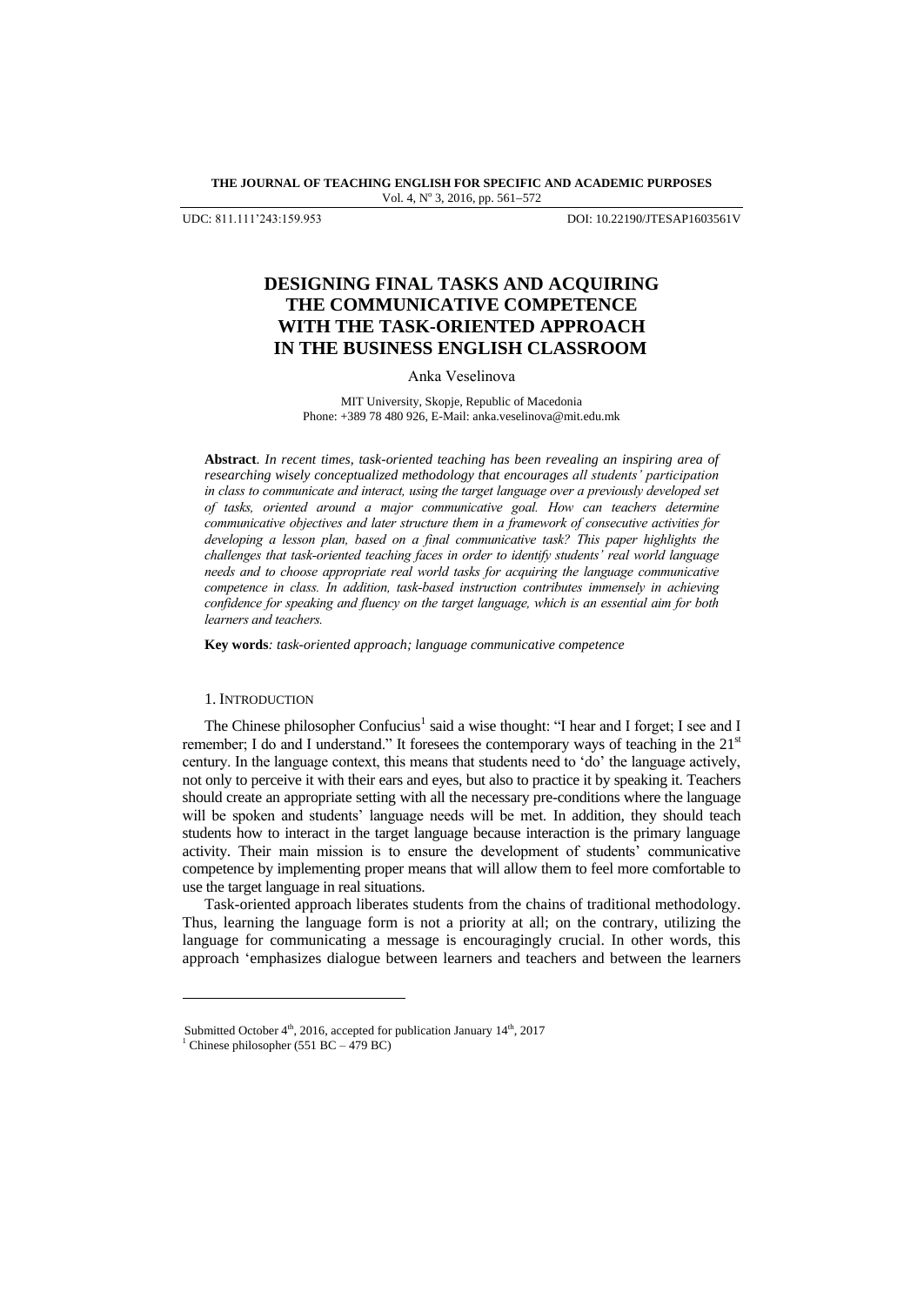themselves<sup> $2$ </sup> with the main purpose 'to stimulate new ideas, opinions, and perceptions rather than simply to exchange them,<sup>3</sup> which means that content-oriented meaningful activities should prevail the plot of each class rather than spend most of the time in practicing linguistic forms.

### 2. STAGES IN THE LESSON

When the task-oriented approach is applied in the language classroom, the lesson is organized around a central task, following a sequence of certain stages that ensure a steady progression and development of the communicative competence and assure a completion of the final task.

**Stage 1 or pre-task:** The topic is introduced, supported with a picture, poster, clip or other media, and a brief discussion is opened. Students are announced what they will be expected to do in the final task.

**Stage 2 or task:** Students work in pairs or small groups to complete several language activities, related to the major task that will follow later. The teacher might monitor and observe or assist students if it is necessary. Still, should we remind that the language form is not a priority, and all activities in this stage should only provide language support for the later stages, when the scenario will be conceptualized by each group, so learners would build more confidence for performing the final task.

**Stage 3 or planning the final task:** Students plan and prepare a short presentation of their work depending on the assignment requirements. This might be a dialogue, a presentation, a speech, a letter, an email, an essay, etc. While they practice how to do the presentation, the teacher is constantly available for surpassing any language problems they might face during this stage.

**Stage 4 or presentation or performing the final task:** Students give their presentation in front of the class and the teacher briefly gives general comments on the content, the style and the usage of language.

**Stage 5 or analysis:** The teacher highlights relevant parts from students' work. He/she may ask students to notice interesting features within their work. The teacher can also draw attention to analyse the particular language that students have used during the presentation.

**Stage 6 or practice**: At the end of the lesson, the teacher selects language areas to practise, based upon students' needs that emerged in the stages of planning and performing the final task. After that, students practice activities to increase their confidence and make a note of useful language.

l

<sup>2</sup> Beglar and Hunt, "Implementing task-based language teaching", *Methodology in language teaching: An anthology of current practice.* (2002). Cambridge: Cambridge University Press. p.96<br><sup>3</sup> Begler and Hunt. (2002). Cambridge: Cambridge University Press. p.96

 $3$  Beglar and Hunt, (2002). p.96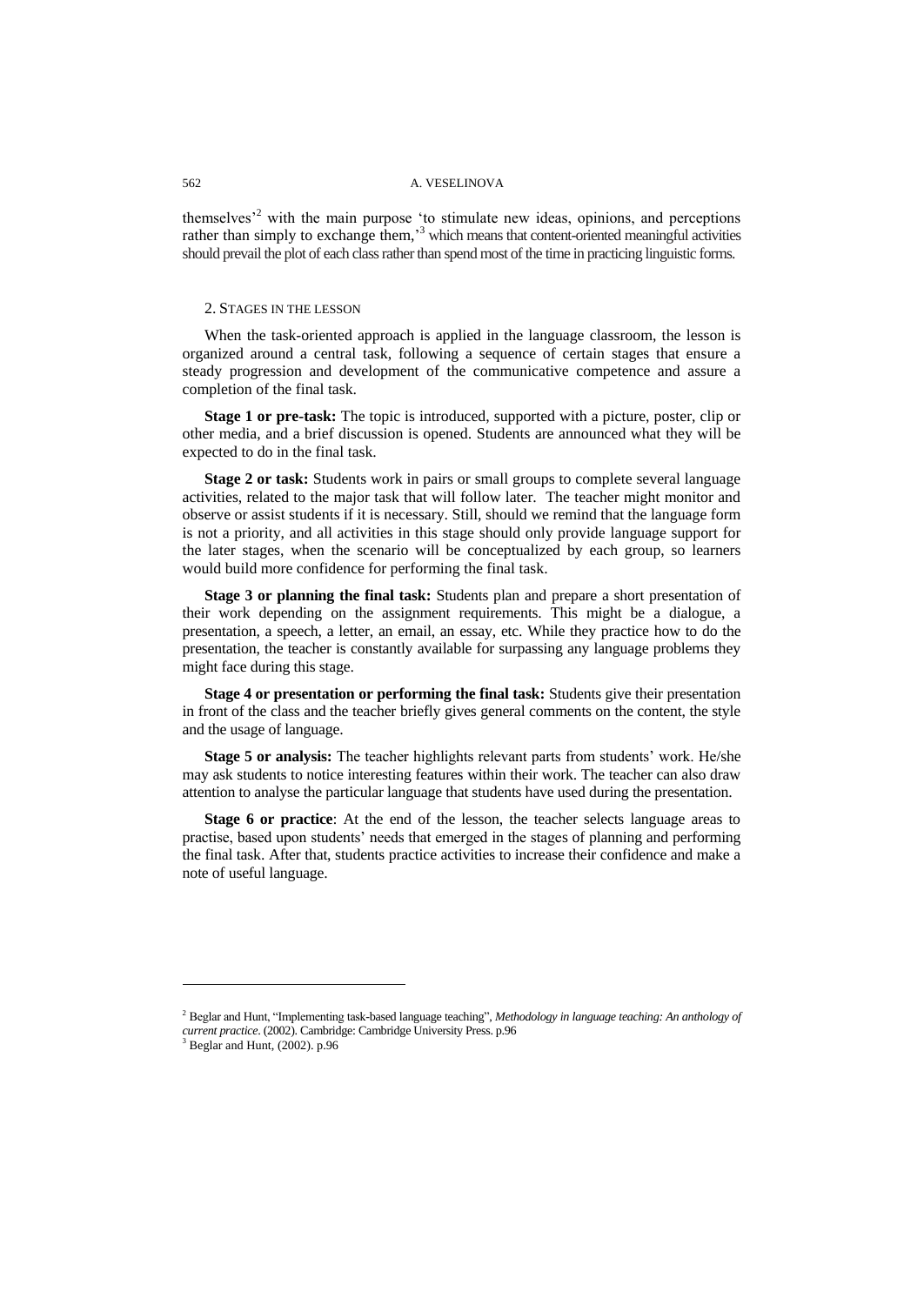#### 3. IDENTIFYING STUDENTS" LANGUAGE NEEDS

The teacher needs to be a diagnostician in order to identify students' language needs. Besides having in mind their level of language proficiency, their age, and their profile, the first and the most important thing the teacher should do is to recognize the reason why a student is learning a foreign language. The purpose may be diverse: for study and research, for work, for travelling, for family and friends, for emigrating, etc. Once teachers have diagnosed the reason why students are interested in learning the chosen foreign language, they can set up potential goals to be achieved with students, which will be a firm ground for determining a final task for a language lesson.

Secondly, teachers are to identify students' language strengths and weaknesses, what should be considered as an asset, and to what extent something can be difficult enough to be set as a challenge.

Thirdly, teachers should take into consideration all background information that can be found out on students" language needs before they decide what the final task will be, by determining it in a real context.

#### 4. DETERMINING THE RESEARCH FRAME

The purpose of this paper is to show how the task-based approach and some newly designed final tasks affect the development of the communicative competence of the focus group. Thus, this practical research is based upon an empirical study of gathering data over experimentally designed final tasks, closely observing the focus group during their classes, and conducting a survey when the semester finishes. The qualitative and quantitative methods are here applied in order to study how students accept the idea for learning the language with this approach and to measure the survey results on the teacher"s expectations on the impact of this experiment. The major hypothesis set in this study is: *The newly designed final tasks will have a positive impact on the acquisition of students' communicative competence.*

#### **4.1. Outcomes of the research**

#### *4.1.1. The experiment*

Working for six academic years with students whose major is Management, has allowed me to realize all strengths and weaknesses that specialized Business English student"s books have. Adapting the lesson for students' needs means offering them a better approach to the matters they will really need in order to acquire the language communicative competence for their future job. This is why I decided to pilot 12 newly designed final tasks, one for each teaching week and focus on the development of their language communicative competence.

### 4.1.1.1. Defining the objective and the final task for a business English class

For this paper, a sequence of final tasks is designed, which arouses from the syllabus planning of Business English for first year students at MIT Faculty of Management, Skopje, who learn English as a foreign language for their management studies and their future work purposes. Their proficiency level is between A2 and C1 according to the Common European Framework of References for languages and their age is 18+. They

563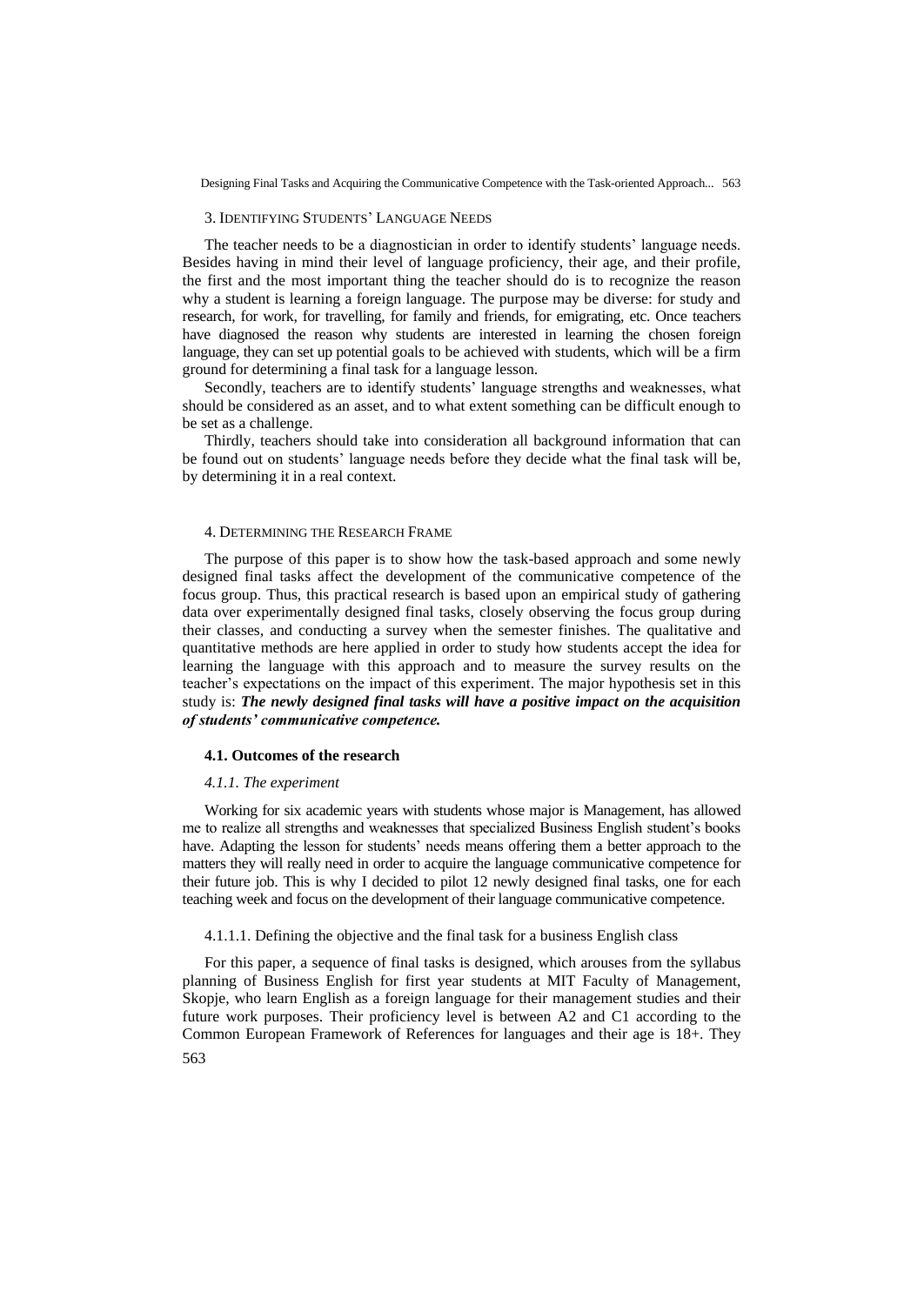have four 45-minutes Business English classes in a row per week, so each week session lasts for 3 hours in total. Each semester lasts for 16 weeks, divided in several segments. See table 1.

| Week $N^{\rm o}$ | <b>Main activities</b> |
|------------------|------------------------|
| Week 1           | Teaching               |
| Week 2           | Teaching               |
| Week 3           | Teaching               |
| Week 4           | Teaching               |
| Week 5           | Teaching               |
| Week 6           | Teaching               |
| Week 7           | Preparatory week       |
| Week 8           | Partial exams          |
| Week 9           | Teaching               |
| Week 10          | Teaching               |
| Week 11          | Teaching               |
| Week 12          | Teaching               |
| Week 13          | Teaching               |
| Week 14          | Teaching               |
| Week 15          | Partial exams          |
| Week 16          | Final exams            |

Table 1 Timetable of classes

Firstly, 12 newly designed final tasks will be enlisted for weeks 1-6 and 9-14, and secondly, the impact on the acquisition of the communicative competence of our focus group will be analysed. Once the objective of the lesson is defined, the final task can be easily designed, contextualized, and shaped.

# *A list of final tasks, accompanied with their objectives:*

#### *Week 1:*

**Objective:** At the end of this lesson, students will be able *to handle interview questions*. **Task:** Half of the group are job seekers, and apply for a job, by sending a CV, and a cover letter. The others work in the Human Resources Department of Company X, which has advertised a vacancy for a customer services manager dealing with angry customers. Prepare a set of questions for the shortlisted candidates who had already sent their CVs and cover letters. After checking whether the information about their qualifications and their experience is true and making sure that there is not a CV fraud, do not forget to ask them about particular skills that they gained in their previous job positions, and possible techniques that they may apply to calm down angry customers. At the end, choose the best candidate.

#### *Week 2:*

**Objective:** At the end of this lesson, students will be able *to take and leave a message in a formal telephone conversation*.

**Task:** Call Company X and introduce yourself and the company you are calling from! Your purpose of calling is a faxed order you received yesterday, but the fax does not seem to be clear enough. Ask to speak to Person X! Unfortunately, he/she is not currently in their office. Ask the secretary if you could leave a message and thank politely.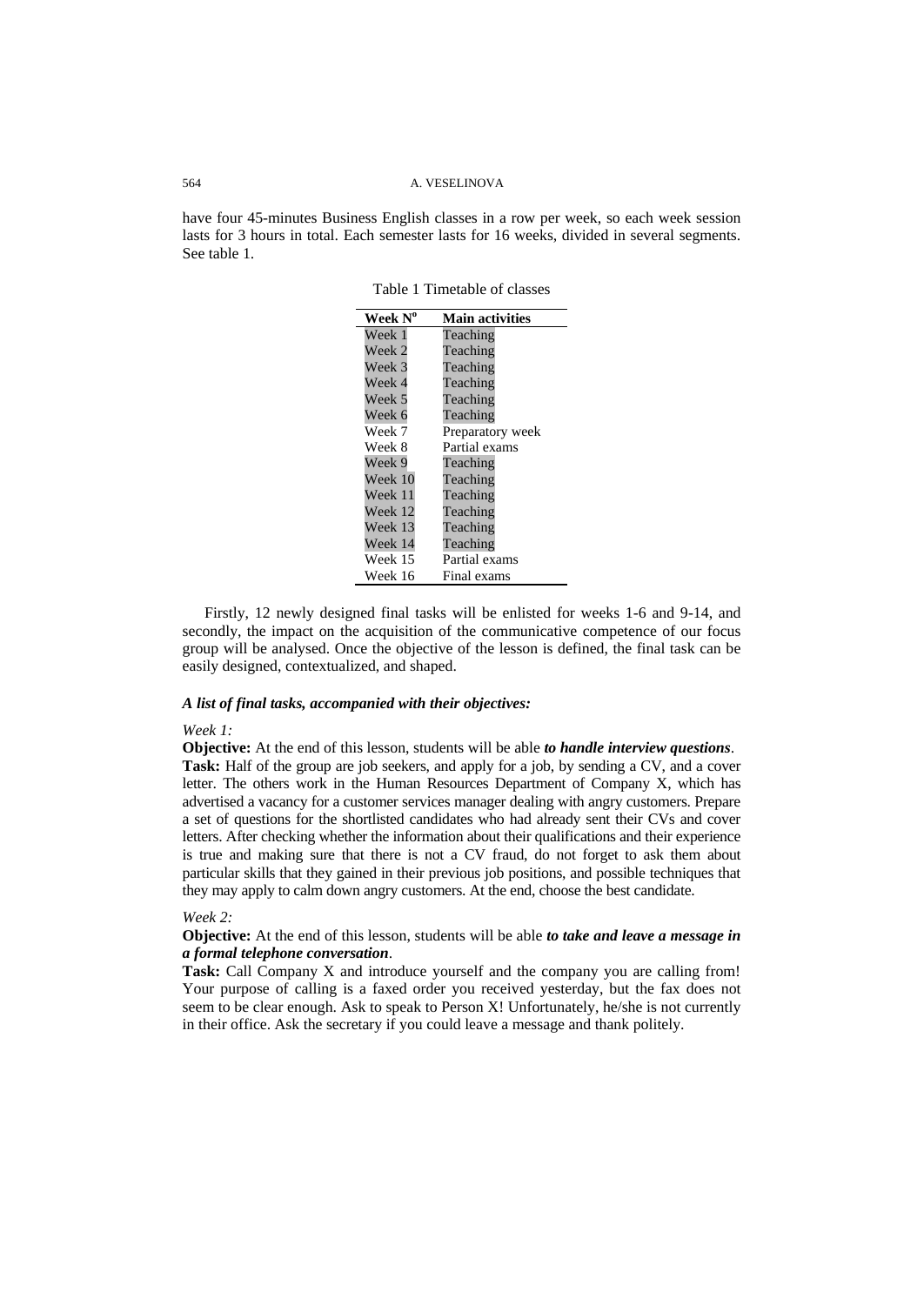#### *Week 3:*

**Objective:** At the end of this lesson, students will be able *to place and process an order*. **Task:** Call the supplier and make an enquiry about the products you want to order and their price. Place the order and wait for the supplier to process it and check if the products are in stock. Once the order is confirmed, ask for a date for delivery of the goods and thank the agent.

# *Week 4:*

# **Objective:** At the end of this lesson, students will be able *to respond to customer complaints.*

**Task:** You are a customer services agent, and you receive a complaint by an unsatisfied customer whose delivery is a week late. Listen actively, empathize with the customer, and thank him/her for informing you about the problem. Be assertive and let him/her know what you will do to solve the issue.

### *Week 5:*

**Objective:** At the end of this lesson, students will be able *to welcome visitors in their company.*

**Task:** A collaborator is visiting your company for the first time. Have a small talk by asking him/her about the flight and the hotel room. Introduce yourself, your position in the company, and your responsibilities. Show him the company, and briefly describe what your colleagues do in each department. Politely answer his/her questions and clarify in more detail.

# *Week 6:*

**Objective:** At the end of this lesson, students will be able *to run a meeting.*

**Task:** You want to meet your employees. Call your secretary and define the purpose of the meeting, the time, the venue and the agenda, so he/she can write the invitation to the participants. At the meeting, open the session by welcoming everyone and thanking them for their attendance. Remind them about the agenda and decide who will record and take the minutes of the meeting. Give the floor to the attendees, so they can express themselves about the issues on the agenda. Respect everyone"s time, stay on the topic, and move forward from one point to the next. Close the meeting with an action plan. The minutes taker writes the minutes and emails it to all attendees.

#### *Week 7:*

**Objective:** At the end of this lesson, students will be able *to make a formal presentation*. **Task:** (Students previously choose a topic and do a research about it.) Make a concept and elicit the main goals of the research by writing only the keywords of your ideas on each slide of the power point presentation. Insert charts, graphs, pictures, so the presentation would be more attractive. Give your presentation in front of the class. Do not forget to make eye-contact with the audience all the time! Ask them interactive questions, so they could feel as a part of the presentation! Use the right language to emphasise the keywords and to move from point to point. Make an interesting conclusion.

#### *Week 8:*

**Objective:** At the end of this lesson, students will be able *to write a memo to their staff*. **Task:** You are the manager of a company. Recently you have noticed that some employees do not follow the rules, stated in the company policy. Write a memo for the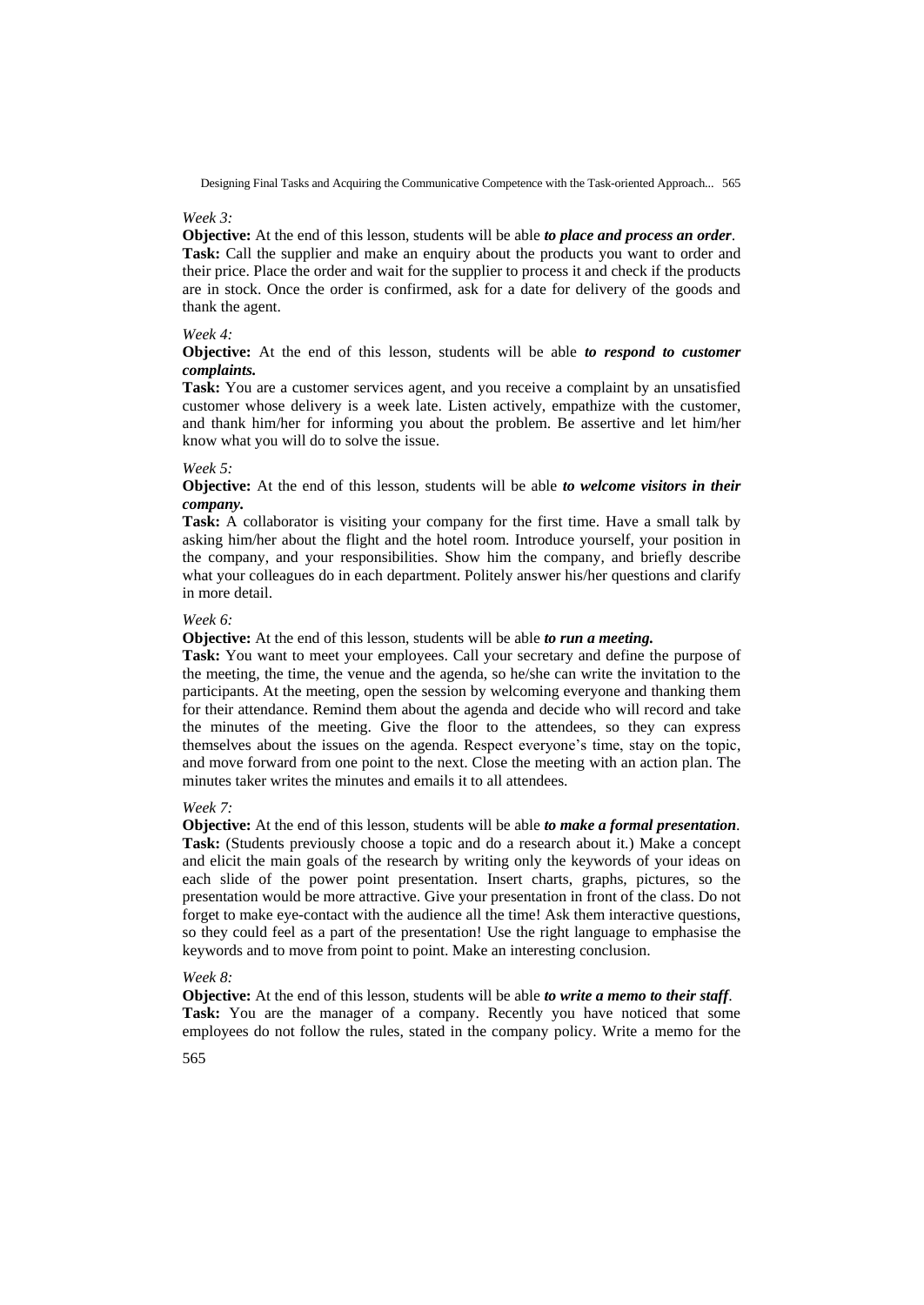staff notice board, reminding all employees about working hours, working space, forms of address, security issues, smoking policy, dress code, use of telephones and the Internet, parking, gifts, sick leave, etc.

# *Week 9:*

**Objective:** At the end of this lesson, students will be able *to produce a promotional material for a new product or service.*

**Task:** Work in small groups. Think how you could present a product or a service. Do a brainstorming within your group and choose which product or service you are going to promote. Think of adjectives and adverbs that will support your ideas. Decide what slogans, pictures, and headings you will use to make an attractive and catchy promotional material. Describe the strengths of the product/service and the benefits that customers will have. Create several testimonials from customers who have already enjoyed the product/service. Make a plan where you would like to release the promotional material and explain why you have made such choice.

#### *Week 10*

**Objective:** At the end of this lesson, students will be able *to make an appointment with a business partner/collaborator/potential client.*

**Task:** You want to meet a business partner/collaborator/potential client in order to discuss mutual issues over a product/service your company sells/provides.

a. Call him/her or his/her secretary and arrange a convenient time in your busy agenda, and a suitable place: your office, meeting room, restaurant, etc.

b. Email him/her in order to politely postpone or cancel the scheduled meeting due to unforeseen circumstances. Apologise for any inconvenience you may have caused.

#### *Week 11*

**Objective:** At the end of this lesson, students will be able *to ask for a corporate sponsorship.* **Task:** You own a small business, and you want to raise funds in order to organise an event in your area. You have already scheduled a meeting with a potential sponsor. Provide him/her with a short description of the event, the purpose of organising it and the targeted audience and elicit the benefits that the sponsor can have out of assisting the revenue for the event.

### *Week 12*

**Objective:** At the end of this lesson, students will be able *to persuade an investor to invest in their business start up.*

**Task:** You want to start up a business. You have already produced a viable business plan and identified a list of dozen angel investors.

- a. Write a formal letter/ business investment opportunity to several venture capital organisations where you provide a brief description of your business plan by emphasising the feasibility of your product/service/project.
- b. You have succeeded to attract a potential investor and you have scheduled to hold a first meeting negotiating. Convince the organisation to invest in your business, by reminding them that you have already conducted a market research, you have evaluated the competition, you have estimated how much you will invest, how much more you need from the investor, how much the investor is ready to offer, and how much the investor wants in return.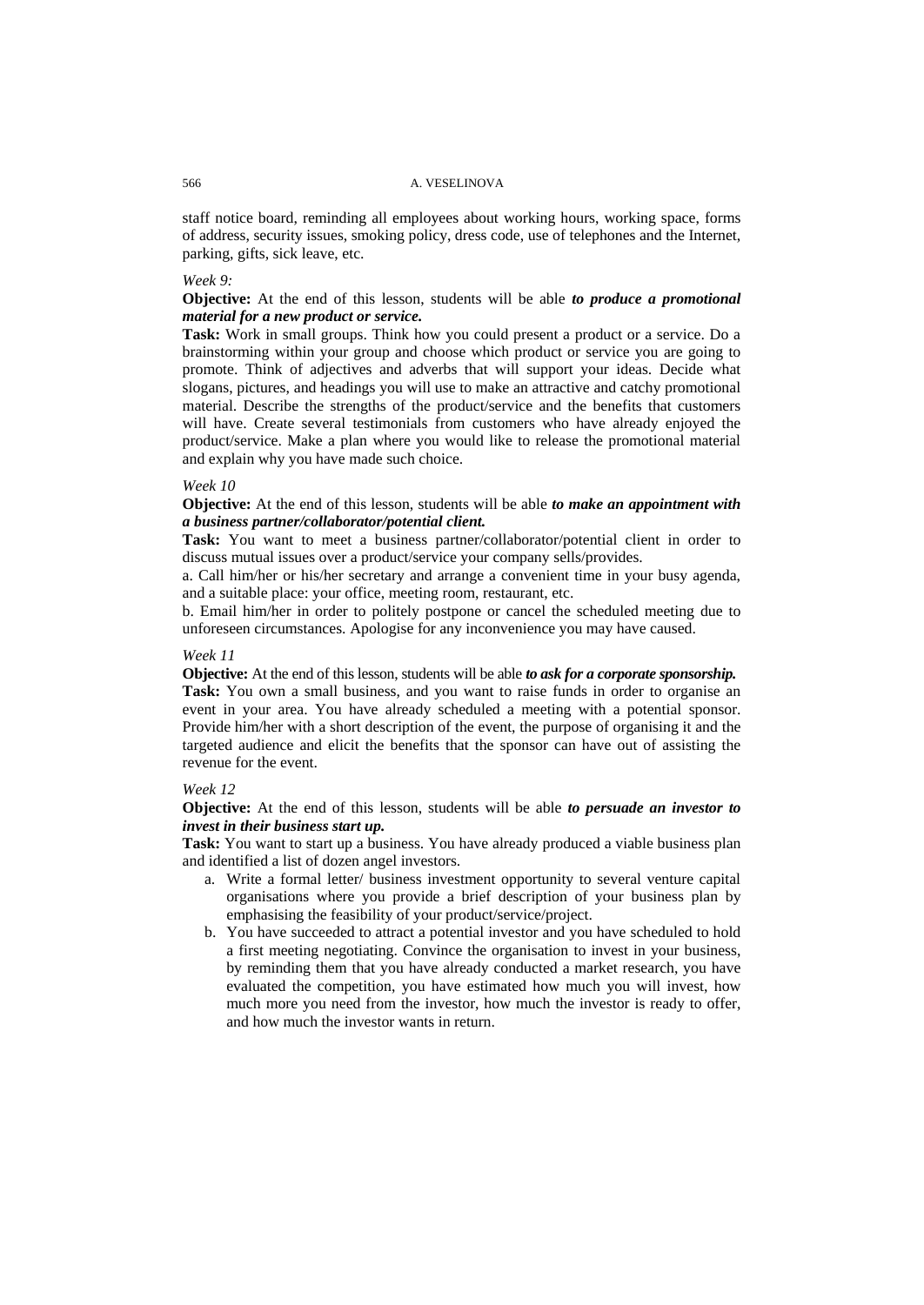#### *4.1.2. Observation*

Observing them closely, how they accept, or refuse the idea of learning the language over a major speaking or writing task, provided me with fruitful feedback of each participant. All of them have previously worked with General English topics, mostly following a course book, word by word, with their high school teachers and peers. This was the first time they were offered another language context, and an entirely different approach. Some of them showed great interest, and enthusiastically welcomed the idea to take part actively in all lessons. Nevertheless, there were also some, who quietly disagreed with this approach because they didn"t feel the necessity of being in the center of the attention, and the need for practicing speaking aloud, in front of the whole group. The latter were usually shy and lacked self-confidence to step up and speak up because of their introvert character, or due to their lower level of language acquisition. They felt more comfortable in stages 1, 2, 3, 5, and 6, when they were in their safe zone where they actively listened, and quietly did the helping exercises. However, in stage 4 where they were required to speak aloud, some of them tried timidly, but others refused politely to perform the final task.

#### *4.1.3. Survey*

When the semester finished, students were asked to complete a survey, which consisted of six questions:

- 1. Assess your proficiency level according to the self-assessment grids of the European Framework for Languages!
- 2. Have you taken a Business English course before?
- 3. Has a communicative task previously been a priority in your English classes?
- 4. Do you think your ability to communicate in English has improved?
- 5. Were the final tasks from this semester relevant to your studies and your future job?
- 6. Do you feel more self-confident to use the language actively in your professional context?

The graphs showing the collected data are enlisted below each question analysis.

Their answers enabled me to assess how much this approach developed their communicative competence, and whether these newly tailored final tasks, were suitable for them.

Most students evaluated them as independent users between B1 and B2 according to the European Framework for languages. However, there were some with lower level of language knowledge, and some more proficient ones. See pie 1.



Pie chart 1 Students" proficiency level according to the self-assessment grids of the European Framework for Languages!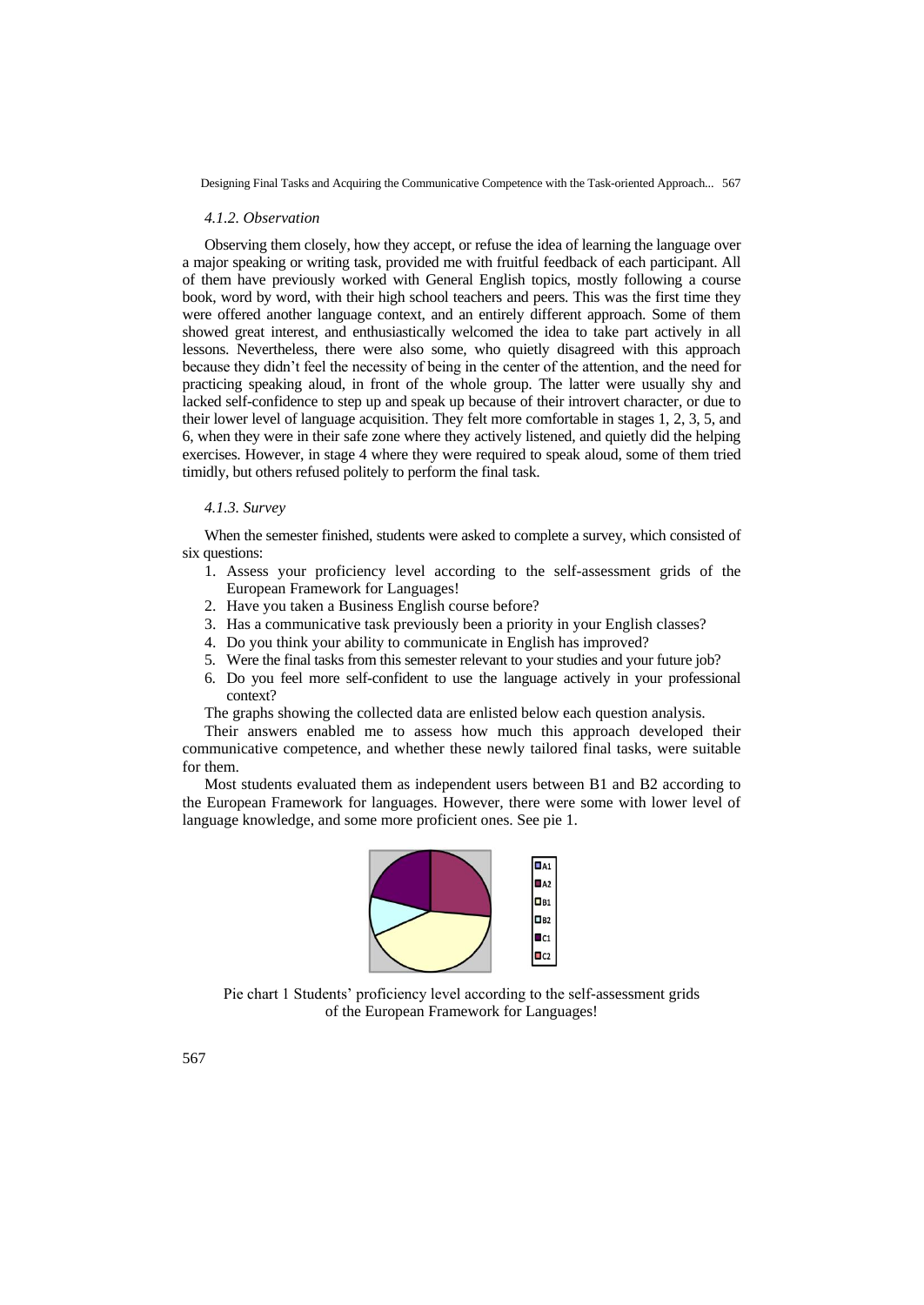Business English has not been implemented in high schools so far, therefore, for all students this course was a new dimension in their language learning, with a totally new approach. See graph 1.



Graph 1 Students" acquaintance with Business English

Most students were not familiar or were not aware of being taught with the task-based approach where they were required to develop the language communicative competence by acquiring a useful language kit and by raising the level of gaining sufficient selfconfidence in order to express themselves. Now that a communicative task was a priority in each lesson, they could see the difference. See graph 2.



Graph 2 Students" acquaintance with the task-based approach

Very few students were skeptical and doubtful that this approach can make a difference in developing their language communicative competence. Nevertheless, the majority of students feel they have improved their ability to convey their opinions, their thoughts, and their knowledge in a certain field more precisely with more detailed information in English language. They are already aware of their progress, which is motivating for their further process of learning a foreign language. See graph 3.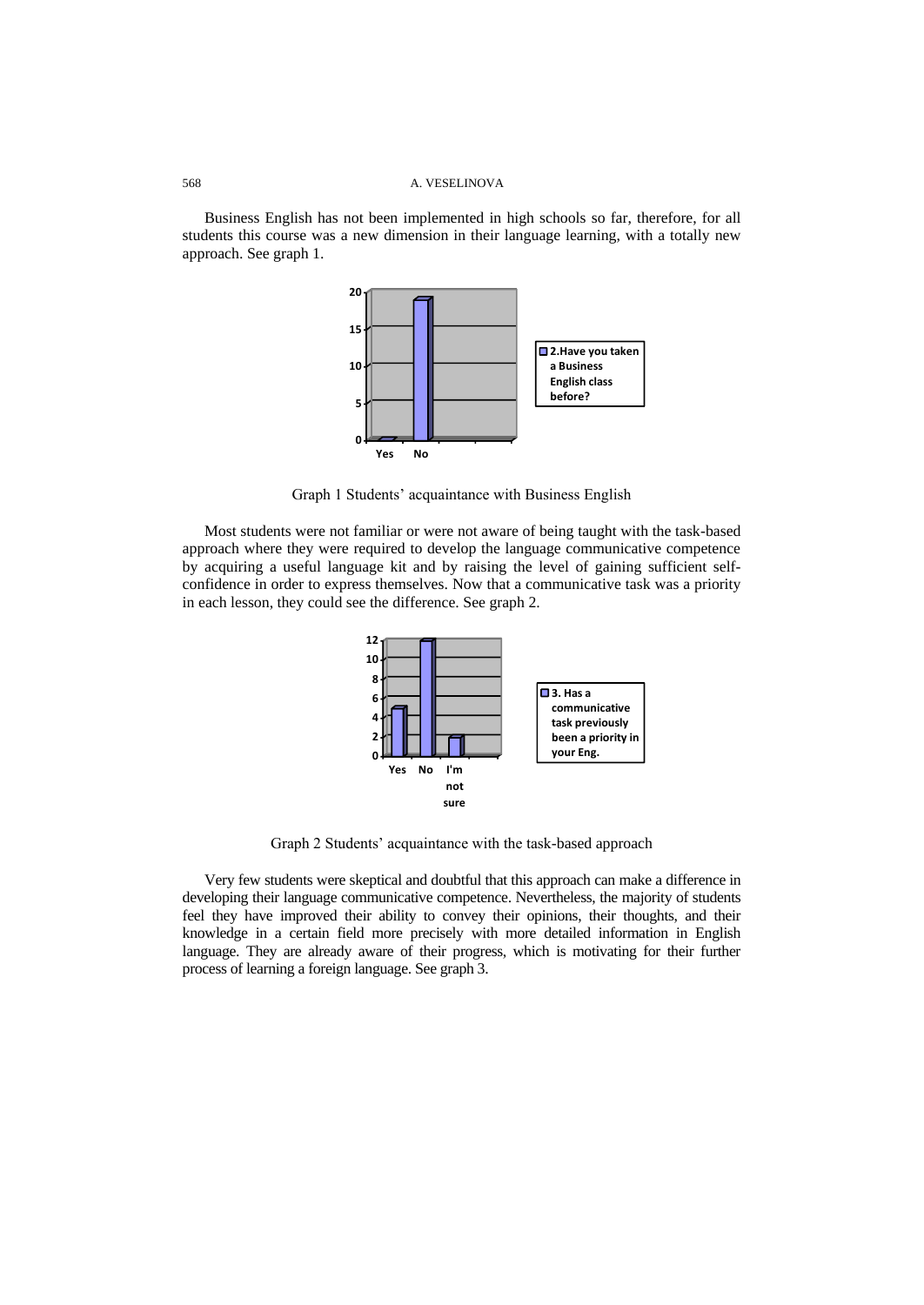

Graph 3 Students" awareness of improving

Nearly all students recognized the relevance of the task with their studies, and some positions that they can occupy with their degree in the future. Yet, there were some that could not find the tasks relevant or were not convinced in their relevance, considering the fact that they weren"t sure what tasks their future job may consist of. See graph 4.



Graph 4 Students" opinion about the relevance of the tasks

For the greatest part of students, self-confidence is already at a higher level, which liberates them from their personal fears of participating in a conversation. Thus, their inner eagerness to dialogue in English has immensely enhanced, and their motivation to show what they have learnt and to find a solution to a problem together within the team has truly increased. Therefore, skills and techniques for having healthy discussions about an issue, by making compromises, by negotiating, etc. have been developed indeed. Nonetheless, there are always a few, that can"t break the ice, and hide themselves in the shadow of their anxiety to speak out. For those, the best solution would be to join a class with lower level of proficiency, same as theirs', so they would feel more comfortable to express themselves among peers with approximately equivalent knowledge. See graph 5.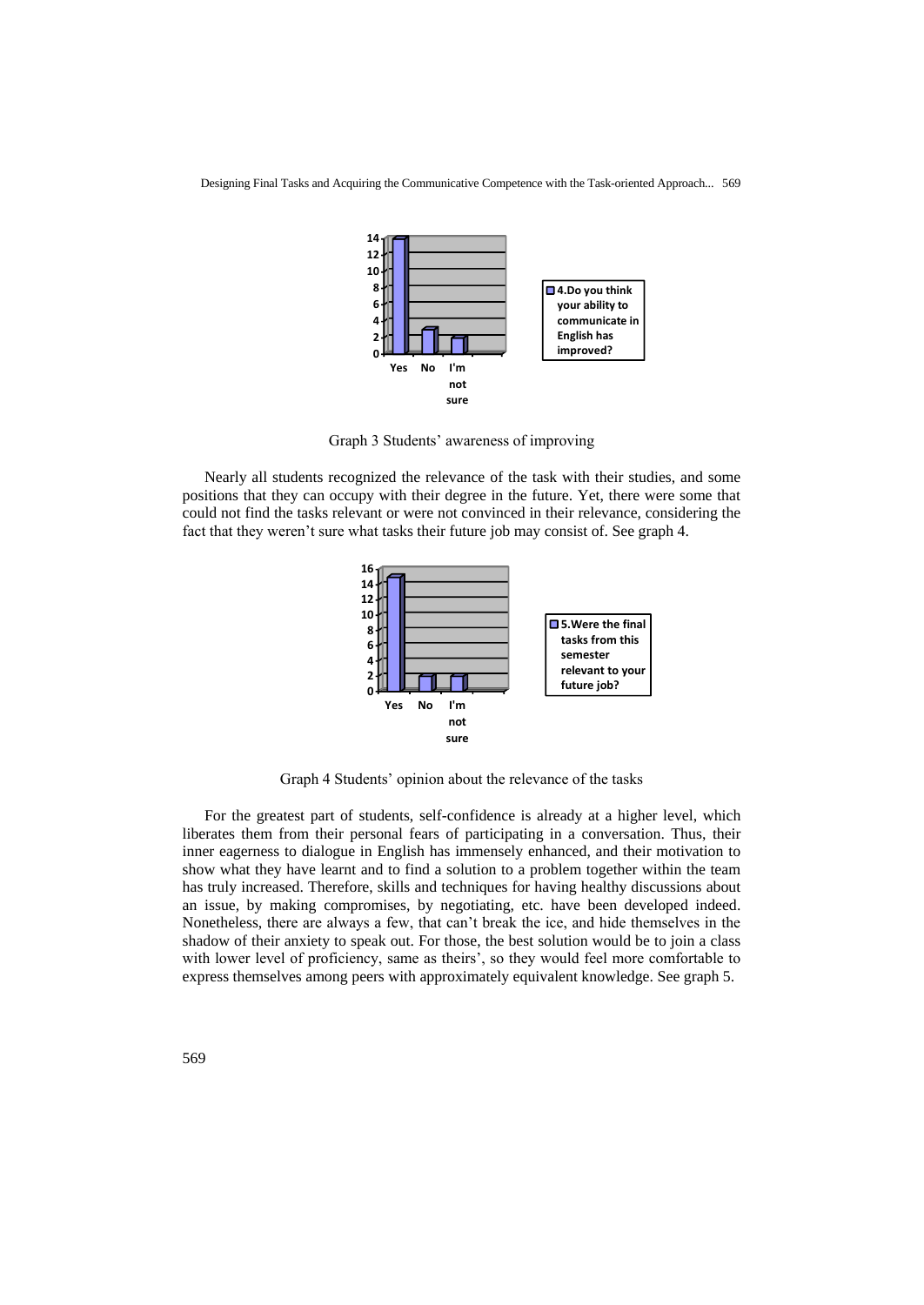

Graph 5 Students' confidence to speak

# 5. BENEFITS OF APPLYING THE TASK-BASED TEACHING IN THE BUSINESS LANGUAGE CLASSROOM AND DESIGNING SPECIFIC FINAL TASKS

Task-oriented learning offers plenty of advantages for both teachers and students. When it is applied in the language classroom, students are free of language control most of the time. They can use all their language resources rather than just practising one preselected item. Furthermore, the teacher provides a natural context, which he develops by converging students' experiences with the language and their personalized language needs, relevant to their studies and their future profession.

What is more, students will be much more exposed to the language they really need with this particular approach that creates a natural surrounding around them, appropriate to practise a whole range of useful lexical phrases, collocations, and patterns, necessary for developing their language communicative competence in their professional context.

The course of the lesson depends on students' needs, which dictate what actually will be covered in the lesson and at what pace the lesson will be developed and will lead to a progress. This is a highly communicative approach where students spend a lot of time in communicating, which encourages and motivates them to do their best, because they are actually producing the language.

# 7. CONCLUSION

l

From all papers consulted and analysed for this particular study, we can conclude that task-based instruction offers a very simplified approach to language learning and makes it more natural because of the fact that it takes place in a real world context based on real world language needs. In the Business English context, it ensures the effective use of the language by permitting students to make simulations of situations related to their future work. In this context, Bremner elicits "the need to bridge the gap between the culture of the classroom and the reality of the workplace.<sup>4</sup> As Stephen Evans was motivated to help

<sup>4</sup> Bremner, S. *'Collaborative writing: bridging the gap between the textbook and the workplace'*. English for Specific Purposes 29/2. Elsevier. (2010): 121–32. <http://www.sciencedirect.com/science/article/pii/S0889490609000647>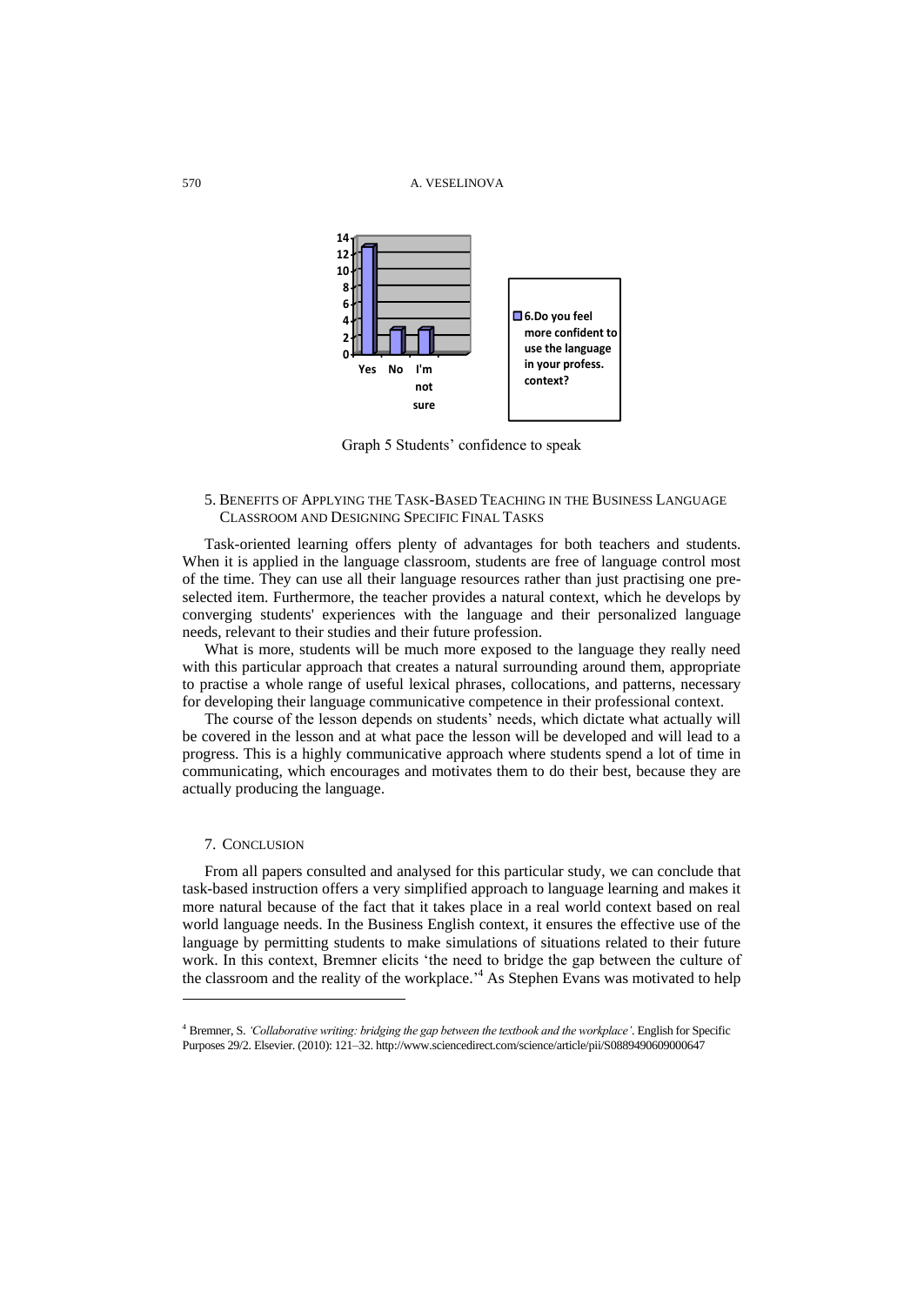'to narrow the gulf that inevitably separates the office and the classroom<sup>5</sup> seems to be the best option to prepare students to cope with common situations that they will be dealing with in their future workplace. The final task in the Business English classroom for each lesson should closely resemble the tasks performed in the workplace, which is not always a case with the activities in the book that sometimes differ greatly from the tasks seen in the workplace. Consequently, the teacher is the one who should adapt or modify the existing activities in the book or entirely design new ones that will respond better to students" future job requirements. For this reason, teachers must explore what certain fields of the labour market require, in order to be able to understand better what kind of tasks current professionals perform in English, and how they can set similar scenes/simulations in their classroom.

This study enabled me to gather qualitative and quantitative data on the impact of applying the task-based approach in the Business English classroom. Along the implementation of the set of newly-designed final tasks, related to the professional context of a group of students, the assumption that the communicative competence will be acquired or developed resulted with a greatly positive response. The results shown in the graphs, and explained above in details, sum up the teacher"s expectations on the positive influence of the experiment. In consequence, students" awareness of the improving their abilities to express themselves effectively in English in a natural context for their studies and their future job, has remarkably increased. They acknowledged the relevance of the elaborated tasks and accepted enthusiastically the challenge to try something new in order to make progress in the effective usage of Business English.

In conclusion, the core of the task-based approach is the task. Teachers should bear in mind that the task itself should correspond with the students" real language needs within the real world language context, so students would be able to practise and produce convenient language for their studies or work. They should be exposed to the corporate world not only in their mother tongue, but also in the foreign language, in order to ensure an effective usage of Business English in everyday workplace situations. This increases their motivation, their desire to do more, to do better, to improve, to go a step forward. This promising approach ensures, and guarantees this increasingly qualitative progress in acquiring the communicative competence, which is more than essential for language learning. It enables students to become communicatively competent, and it allows them to shape, to concretize, to personify, and to embody their ability to communicate in their future job thanks to the teacher"s efforts to improve the communicativeness of the course, by conceiving interesting final tasks related to their real future job requirements.

#### **REFERENCES**

Baishalee Rajkowa and Nandini Borah**,** "Strategies for developing communicative competence of engineering students"**,** Paper presented at the National Seminar on English Language Pedagogy for Engineering and Polytechnic Students, Scholar's Institute of Technology and Management, Guwahati and Department of English Language Teaching, Gauhati University, March 2015, Accessed: June 10, 2016.

l

<sup>571</sup> <sup>5</sup> Evans, Stephen "Designing tasks for the Business English classroom", *ELT Journal, Oxford Journals*, ELT J (2013) 67 (3): 281-293. doi: 10.1093/elt/cct01[3 http://eltj.oxfordjournals.org/content/67/3/281.full](http://eltj.oxfordjournals.org/content/67/3/281.full)